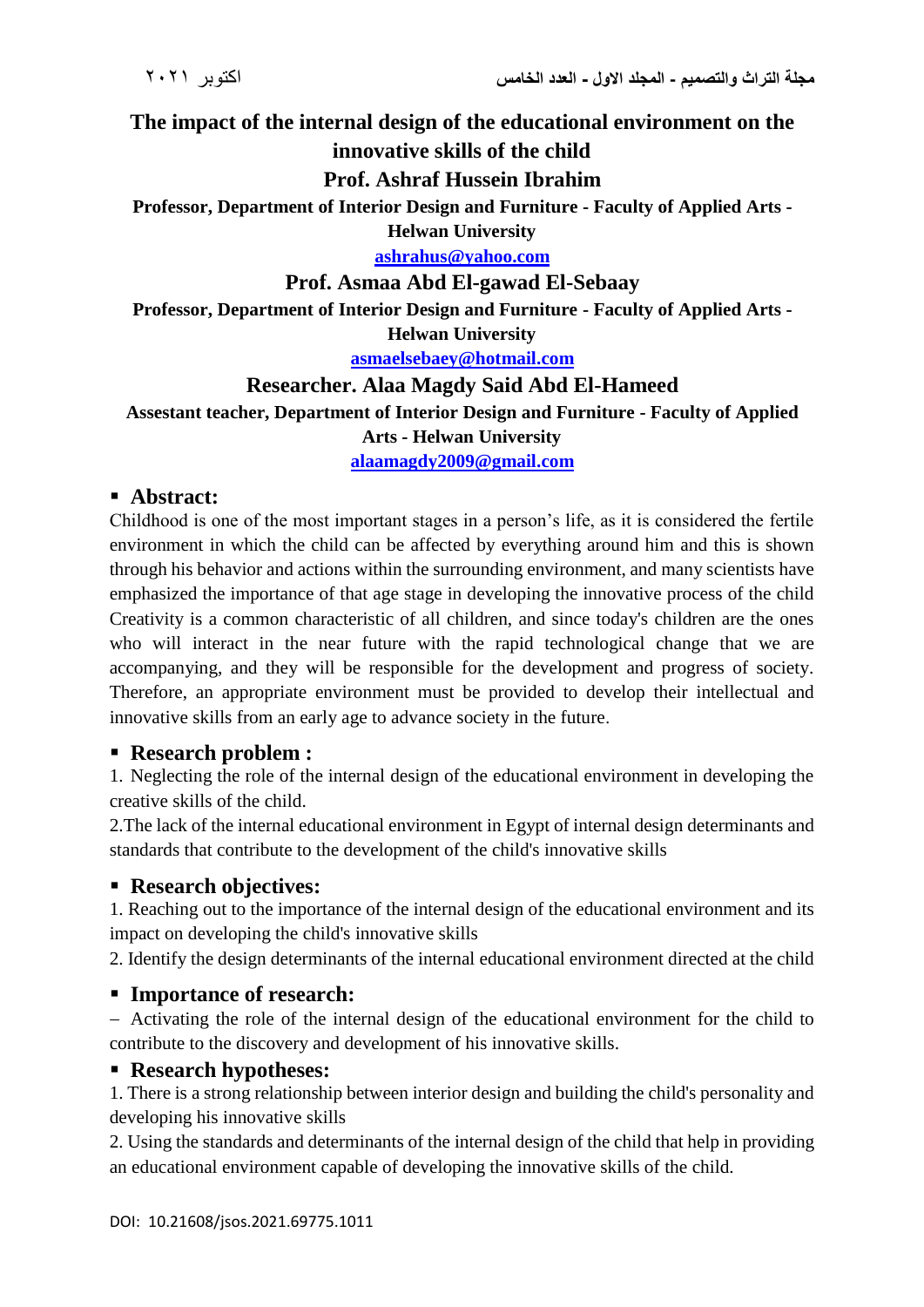#### **Research methodology:**

1- Inductive approach: through books, references and scientific messages that clarify the importance of innovation in the child's life and the role of interior design in creating a suitable environment for developing his innovative skills.

2- The analytical descriptive approach: through the analysis of an interior design work directed at the child that contributes to the development of his innovative skills.

### **Key words**:

innovation - child interior design - innovative skills

#### **Introduction:**

Innovation is now the greatest hope for all segments of society, as it has become the solution or the basic requirement that achieves this progress and solves the problems facing society in general. Scientists have proven that innovation is the key to the success and failure of society, so innovators are the true national wealth and positive energy that drives the progress and prosperity of nations in all areas of life. Studies have proven that all individuals have some degree of innovative capabilities and creative performance that varies from person to person in proportions. It is uneven, but it appears and becomes clear when the necessary conditions are available for the development of those abilities, especially in children, as there is a close relationship between the development of innovative thinking in the child and between imagination and play of all kinds, stories and drama that affect the child and develop his innovative and creative skills.

There is no doubt that the internal design of the child's environment plays an important role in his life, as it is affected by everything that surrounds him and also affects his personality and reactions directly, and this is shown through his behavior and actions within the environmental vacuum residing within him, Hence, the role of the interior designer comes in an attempt to provide an internal environment for the child not only to achieve well-being and comfort for him, but also to contribute to the development of the child's educational thought and the development of his innovative capabilities.

#### **1. Innovation**

The word "innovation" is applied to every production that is characterized by the precedent and bringing about new. Everyone who creates something before others is inventive and has precedence in thought, and every new idea and its owner is an innovator. **Innovation can be defined** according to the innovative process as: the process that is characterized by its originality and ability to achieve, it searches for problems and then searches for appropriate connotations and develops hypotheses that are commensurate with solving those problems.

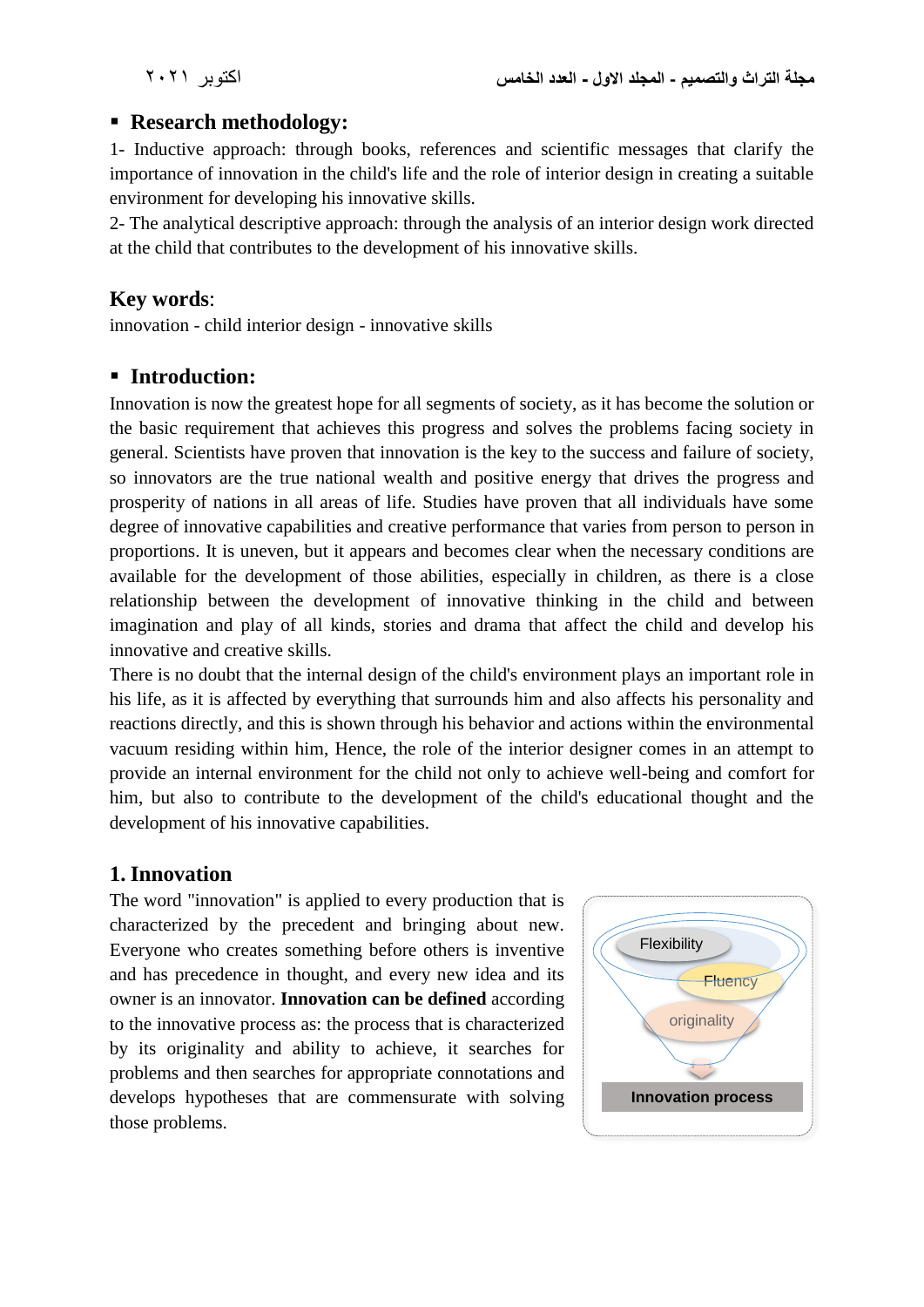The scientist "Williams" explained that innovation has several basic aspects that it consists of and can be summarized in: "fluency - flexibility - originality."

#### **1.1.Children's innovation:**

Scientists have unanimously agreed that innovation is a common characteristic of all children, as there are those who say that children are innovators by nature, and from here we can define innovation about children as:

It is the ability to produce a number of original and unusual ideas and a high degree of flexibility in response and development of ideas, activities, and innovation that most children have, but to varying degrees that differ from one child to another and from one environment to another, so children's innovation is considered a thinking with creative results and not Routine or stereotyped.

#### **1.2.Stages of innovation:**

Innovation is nothing but a mental process produced through the innovative thinking of individuals. Innovative thinking is a mental capacity produced through four stages, which are:



#### **1.3. Child Innovation Development**:

The development of the child's innovative capabilities is a very complex problem, as it cannot be separated or reduced from the overall process of raising the child and forming his integrated personality, and there are different methods and methods that can be used to develop innovation in the child, but certain conditions or standards must be available for this development to be achieved. These criteria are divided into two groups:

- General conditions related to society in general.
- Special circumstances related to the child's environment in which he resides, such as: "school, club, or home."

#### **1.4.Levels of innovation:**

A child's levels of innovation can be divided into five levels:



# **2. Components of the child's internal environment:**

 Many studies have divided or classified the elements of architectural spaces into three elements that we can extract in the educational spaces designated for the child to:

| 1. Fixed elements      | Natural elements / Vacuum elements "Walls, ceilings, floors" |
|------------------------|--------------------------------------------------------------|
| 2. Semi-fixed elements | Furniture and related items /Sculptural works/ the stairs    |
| 3. Unstable elements   | The User "Child"                                             |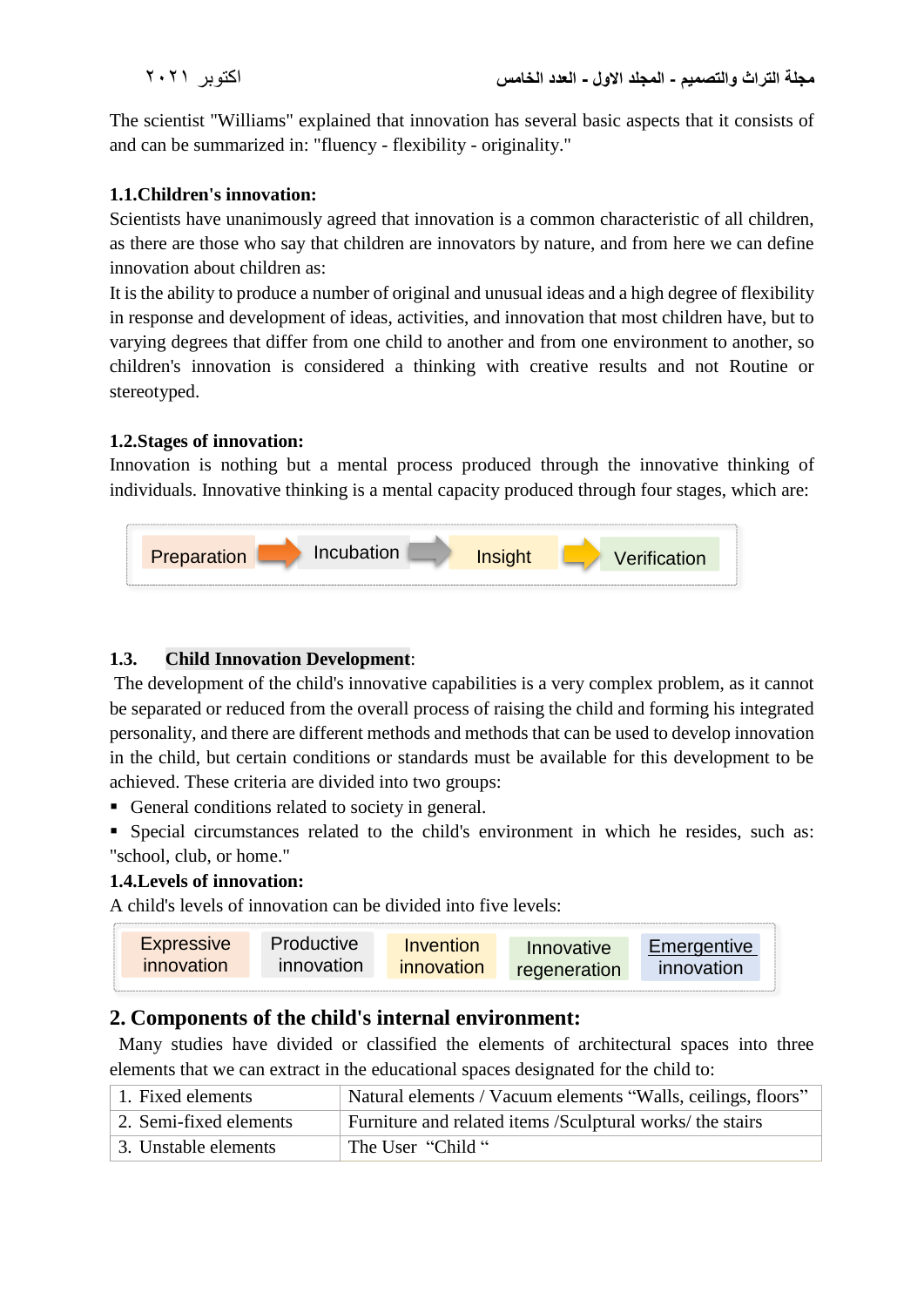#### **2.1. Shaping the child's internal environment:**

The design of the inner space directed at the child differs from the space directed at the adult human being greatly different, so the architectural space of the child must imitate his imagination and his own world related to his mind and subconscious



Linear meaningsLinear meaningsLinear meanings

The following is an explanation of the shapes of the spaces designated for the child in terms of their architectural composition, as the architectural spaces are divided into three types, and they are:

- 1. Closed space
- 2. Open space
- $\tilde{\mathbf{5}}$ . The semi-closed space

#### **2.2.The influencing elements"design determinants"on the child's internal educational environment:**

There are many elements that directly affect the child within the space in which he is in in terms of meeting his various needs, whether they are psychological, functional or aesthetic needs, and the following will be exposed to the most important of these elements:

- 1. color
- 2. Lighting "shadow and light"
- 3. Materials
- 4. Furniture:

# **3. examples of interior design for a child-directed educational environment that contribute to the development of innovative skills**:

The following is a review of one of the educational spaces that contribute to the development of the innovative skills of the child through the determinants of the internal design of the space and the patterns of formation and also making use of modern technology in the field of interior design

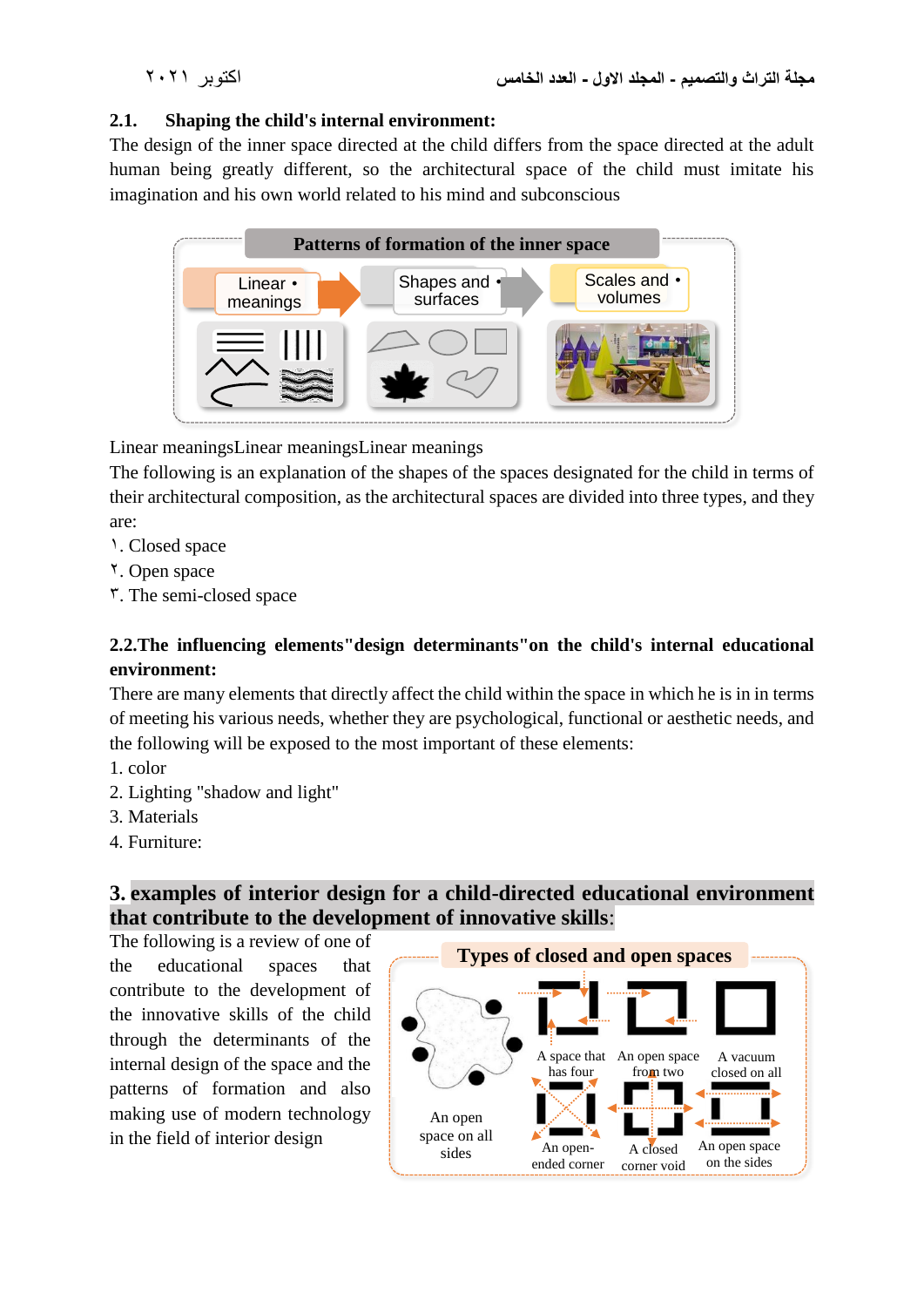#### **Thomas Hughes Children's Library:**

The Thomas Hughes Library is a 24,000 square feet children's library located within the city of Chicago, USA that reopened in 2017. The library is divided into three sections called "neighborhoods," according to the children's age group:

The first section: the early learners neighborhood, which targets children under the age of five "0: 5" years

The second section: the elementary learner neighborhood, which targets children between the ages of "6 and" 10 years

The third section: the "tween" neighborhood, which targets children between the ages of 10 and 13 years. Each neighborhood is equipped with games, furniture and activities suitable for developing the skills of the age group assigned to it in many areas such as science, technology, engineering and mathematics, and playing opportunities In addition to a lot of high-quality books. It also provides a large number of digital media, including laptops, cameras, and virtual reality tools, especially in the age group of 10-13 years.



# **Results:**

Interior design has an effective and influential role in providing an educational environment for the child that contributes to the development of his innovative skills through the application of design determinants and standards "color - material - light" in addition to forming patterns "linear meanings - shapes and surfaces - measures and volumes" and the use of some modern techniques in the field of design The internal so that it becomes an internal educational environment capable of developing innovation in all its levels, "expressive - productive inventive - innovative - emanational" of the child.